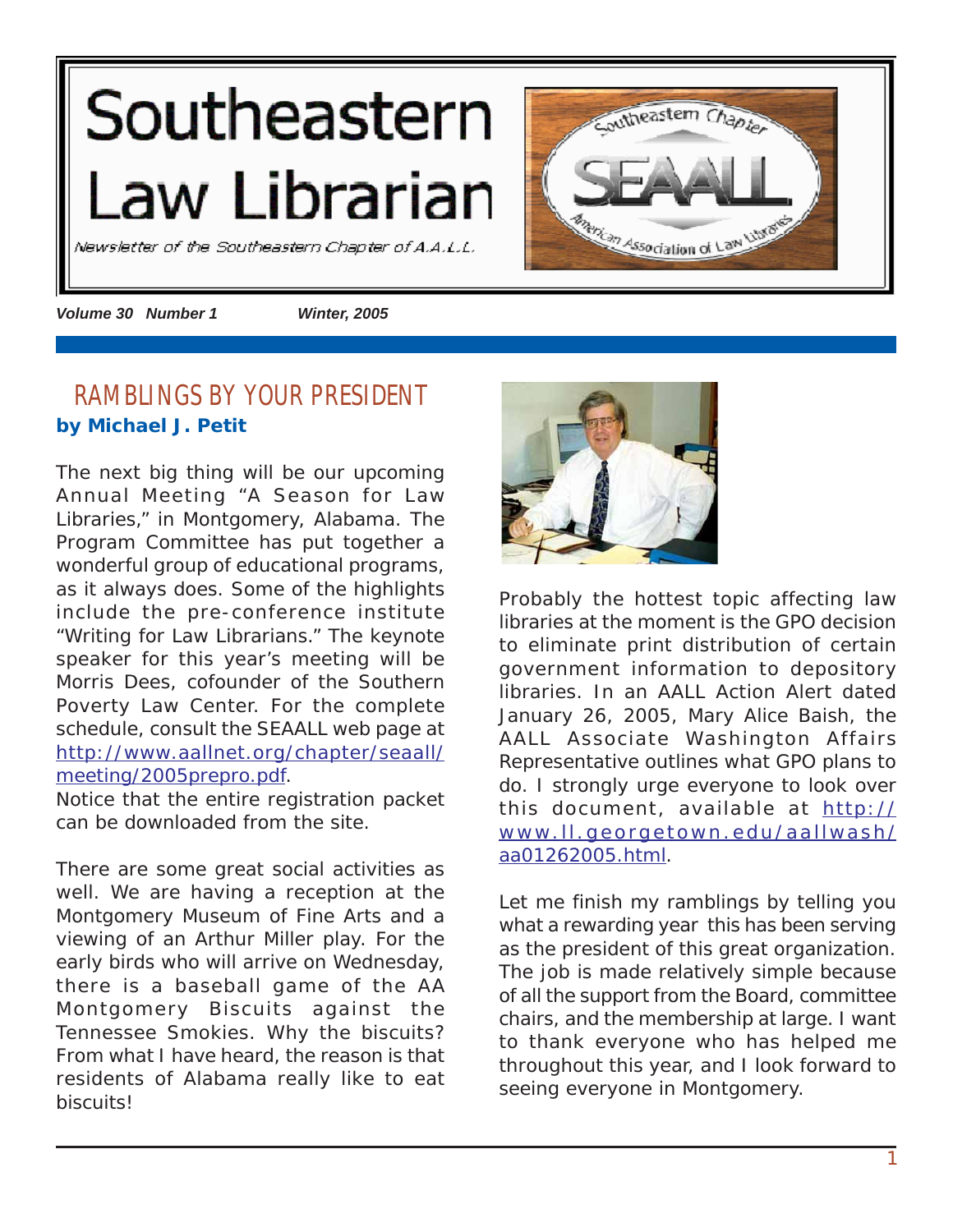# **SOUTH EASTERN LAW LIBRARIAN**

The Southeastern Law Librarian (ISSN 0272-7560) is the official publication of the Southeastern Chapter of the American Association of Law Libraries. It is published quarterly and is distributed free to all SEAALL members. Editorial comments or submissions should be sent to:

Steven Melamut Information Technology Services Librarian Kathrine R. Everett Law Library University of North Carolina Chapel Hill, NC 27599-3385 (919)-962-1195 [melamut@email.unc.edu](mailto:melamut@email.unc.edu)

Submissions may be sent in hardcopy or electronic format. Direct transmission via electronic mail is preferred, but all standard size diskettes are acceptable, if delivered in IBM-based Wordperfect, Word, or plain ASCII format.

Newsletter Deadlines are: Winter January 30, 2004 Spring April 30, 2004 Summer July 31, 2004 Fall November 30, 2004

The opinions in the columns are those of the authors and do not necessarily represent those of SEAALL. The Southeastern Law Librarian is not copyrighted; however, permission should be sought from the authors and credit given when quoting or photocopying materials from the publication.



# **CONTENTS**

[Ramblings By Your President - 1](#page-0-0)

South Eastern Law Librarian - 2

[Seaall Officers - 3](#page-2-0)

[Seaall Briefs - 4](#page-3-0)

[From The Editor - 5](#page-4-0)

[A Seaall Special Guest At San Antonio - 6](#page-5-0)

[Things Are Bigger In Texas - 6](#page-5-0)

[Supporting New Professionals: The Aall Annual](#page-6-0) [Meeting Grants - 7](#page-6-0)

[So, You Want To Be In Pictures… - 8](#page-7-0)

[There's No Place Like Alabama In April! - 9](#page-8-0)

[Laying A Sound Foundation - 10](#page-9-0)

[Seaall Financial Statement - 14](#page-13-0)

[Seaall Is You! - 15](#page-14-0)

[Seaall Committees 2004-2005 - 17](#page-16-0)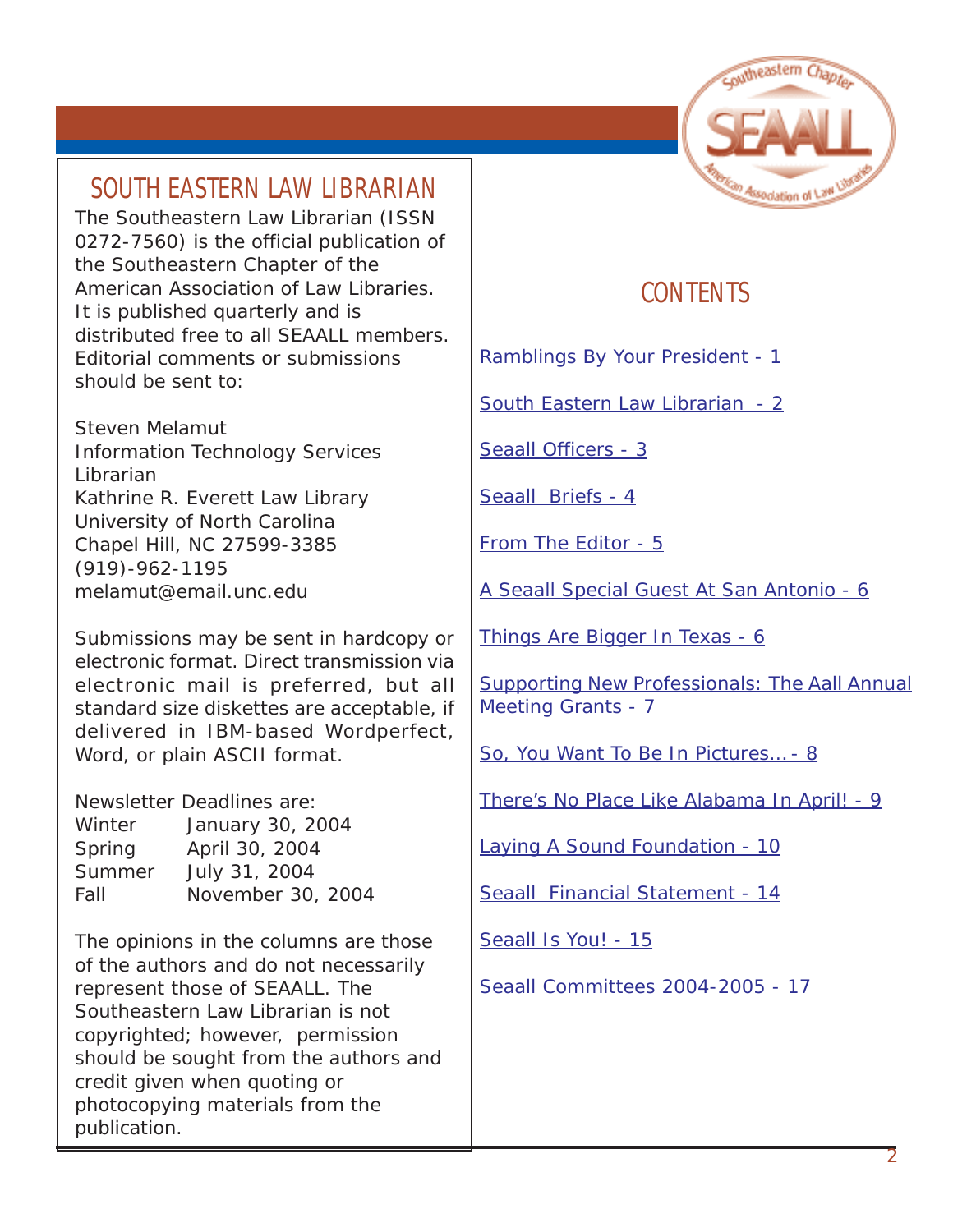# <span id="page-2-0"></span>**SEAALL OFFICERS**

# **PRESIDENT**

**Michael J. Petit**

Head, Cataloging and Bibliographic Access American University Washington College of Law Library 4801 Massachusetts Avenue, NW Washington, DC 20016-8182 Phone: (202) 274-4345 [Email: mpetit@wcl.american.edu](mailto:mpetit@wcl.american.edu)

## **VICE-PRESIDENT/PRESIDENT-ELECT**

#### **Pamela E. Deemer**

Assistant Law Librarian, Cataloging & Acquisitions Services Emory University Hugh F. MacMillan Law Library 1301 Clifton Road Atlanta, GA 30322-2780 Phone: (404) 727-0850 [Email: libped@law.emory.edu](mailto:libped@law.emory.edu)

# **SECRETARY**

#### **Marian F. Parker**

Associate Dean for Information Services/ Director of the Professional Center Library Wake Forest University Professional Center Library P.O. Box 7206 Reynolds Station Winston-Salem, NC 27109-7206 Phone: (336) 758-4879 [Email: mparker@law.wfu.edu](mailto:mparker@law.wfu.edu)

#### **TREASURER Ismael Gullon**

Associate Law Librarian for Collections & Technical Services Mercer University Walter F. George School of Law 1021 Georgia Avenue Macon, GA 31207 Phone: (478) 301-5904 [Email: gullon\\_I@mercer.edu](mailto:gullon_I@mercer.edu)

### **IMMEDIATE PAST PRESIDENT Nancy P. Johnson**

Law Librarian/Professor of Law Georgia State University College of Law Library 140 Decatur Street Atlanta, GA 30303 Phone: (404) 651-4140 [Email: njohnson@gsu.edu](mailto:njohnson@gsu.edu)

# **MEMBERS-AT-LARGE**

#### **Amy Osborne**

Reference/Circulation Librarian Alvin E. Evans Law library University of Kentucky Lexington, KY 40506-0048 Phone: 859-257-8347 [Email: amyo@uky.edu](mailto:amyo@uky.edu)

## **Georgia Chadwick**

Collection Development and Documents Librarian Law Library of Louisiana Louisiana Supreme Court 400 Royal Street New Orleans, LA 70130-2104 Phone: 504-310-2402 800-820-3038 toll free in Louisiana [Email: gdchadwi@lasc.org](mailto:gdchadwi@lasc.org)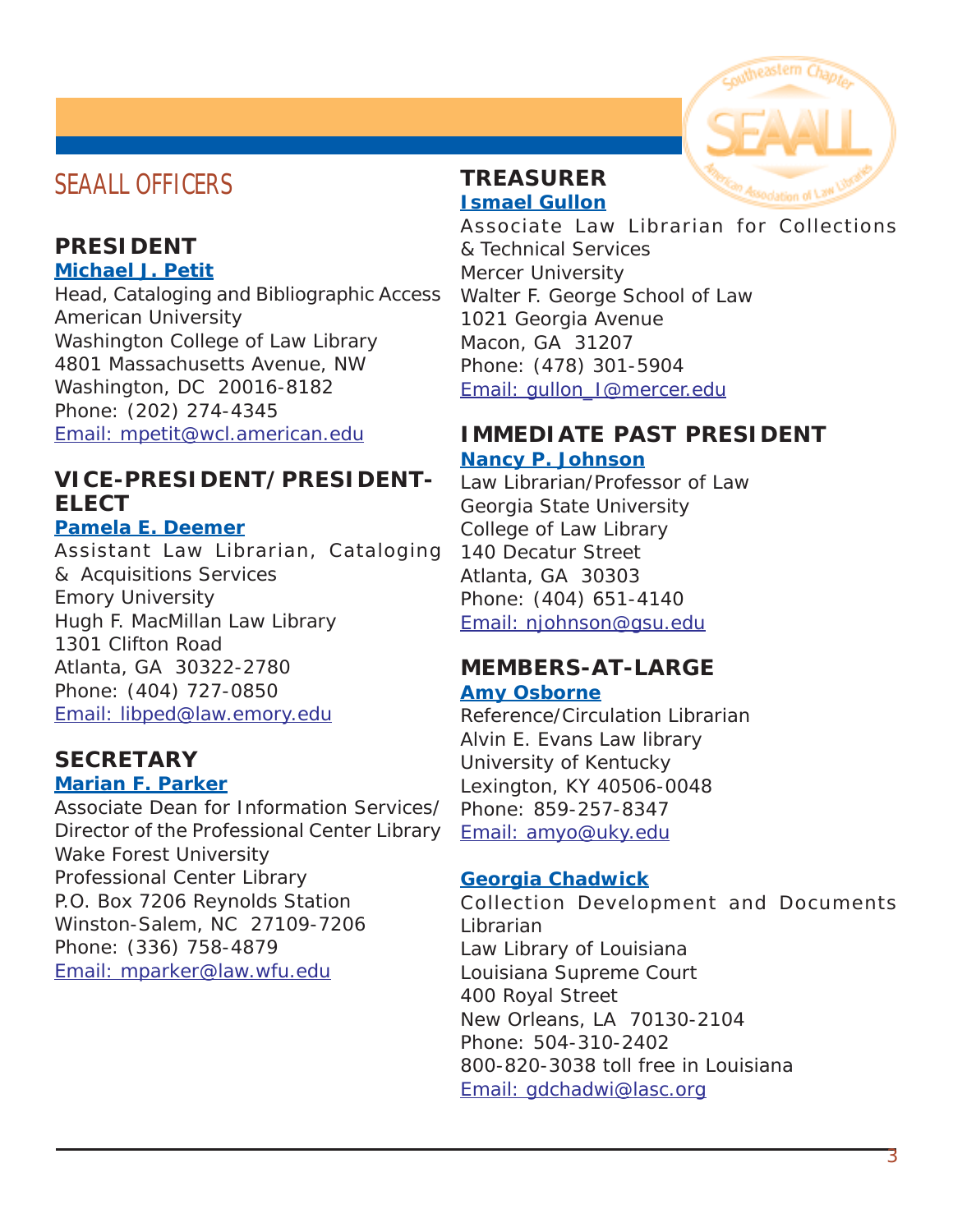## <span id="page-3-0"></span>**SEAALL BRIEFS compiled by Karin Den Bleyker**

#### **Louisiana**

#### **Hebert Law Center, Louisiana State University**

**Charlene Cain** was recently named Head of Access Services at the LSU Law Library. Charlene came to LSU in 1990 as Government Documents Librarian. Before that, she was Government Documents Librarian at Southeastern Louisiana University and Archivist at the Louisiana State Archives.

#### **Georgia**

#### **Atlanta**

**Keith Hileman** of the Atlanta area has just joined SEAALL as a student member following his acceptance into the new "Librarians Serving the Public" program at Florida State University. He will be completing his studies via distance learning with plans to relocate to Florida upon completion of his degree.

The program is a partnership between the School of Information Studies (recently designated the College of Information), the Central Florida Library Cooperative, the Northeast Florida Library Information Network and the Panhandle Library Access Network. Thirty students will form a cohort. The goal for the program is to provide leaders who can make significant contributions to librarianship.

Mr. Hileman has a JD from the University of Tennessee College of Law in Knoxville and worked for more than ten years with West Group/Westlaw. He plans to seek employment in an academic setting following the completion of his master's in 2007.

#### **Virginia**

#### **George Mason University Law Library**

Welcome to **Christine M. Ciambella** who wrote: I'm a new member! I got my MLS from Catholic in 1995, and was most recently working as a Legislative Librarian at Miller & Chevalier in DC. I'm looking forward to getting to know SEAALLL

#### **Florida**

#### **Florida Coastal School of Law**

Florida Coastal School of Law has a new Systems Librarian! **Judy Meirose** started on January 31, and will help the library migrate to Innovative Interfaces' Millennium system. She will also coordinate the migration from OCLC Passport to Connexion, and take on the challenge of updating and maintain the library's website. Judy was most recently a Systems Specialist with the Capital Area District Library in Lansing, Michigan. Prior to that, she was a Web Editor with OCLC. Judy got her MLS and MIS from Indiana University.

Florida Coastal is also hosting a symposium on the Future of Law Libraries.

The never-ending advancements in technology are impacting all aspects of law

**Continued on page 5**



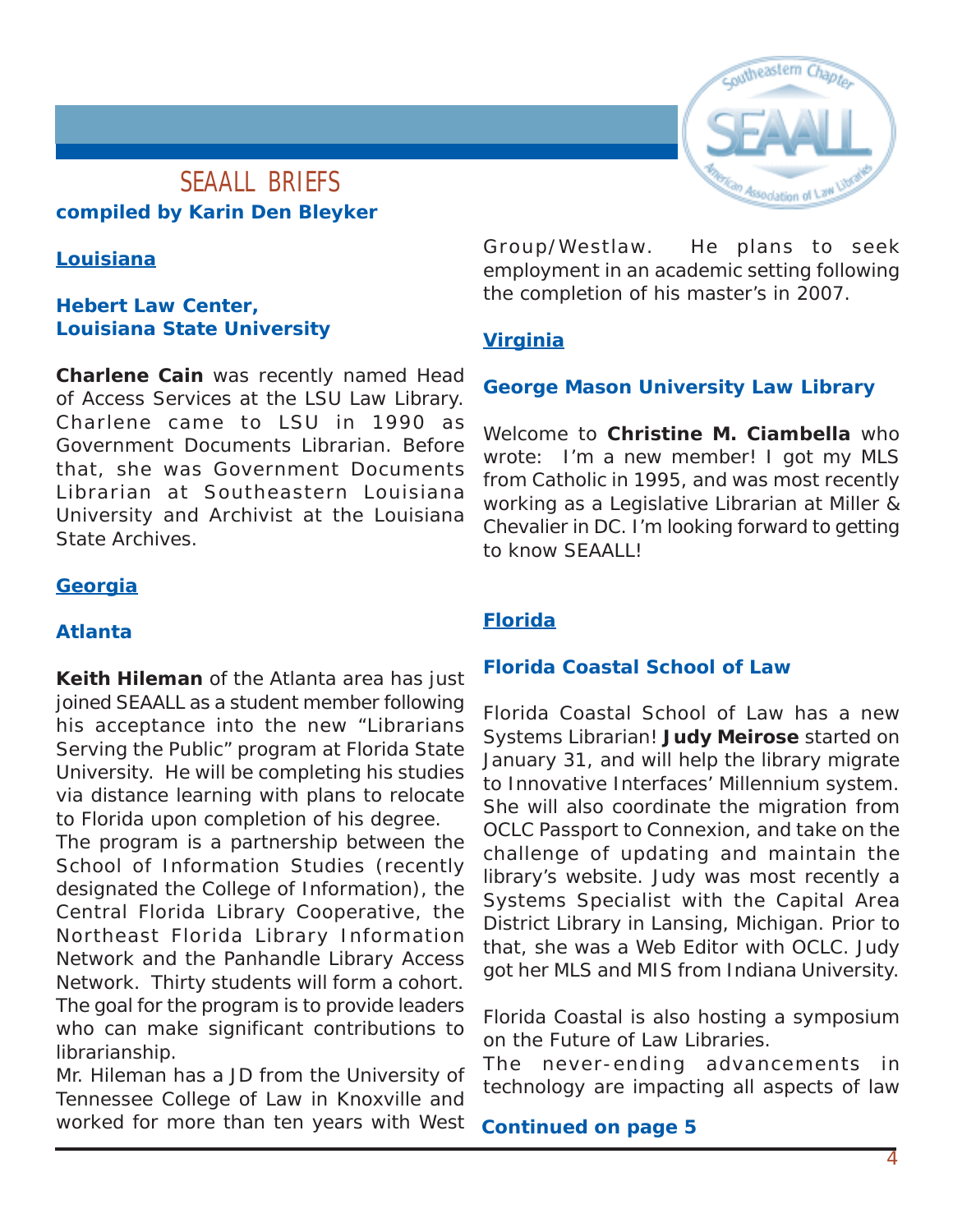

#### <span id="page-4-0"></span>**Continued from page 4**

librarianship and law schools from staffing, to facilities, to faculty support, as well as classroom teaching. In the upcoming symposium, "**The Future of Law Libraries**," these issues will be addressed by a panel of nine professionals in the fields of information technology and law librarianship. See our website for registration information and more details about the event: [http://www.fcsl.edu/]( http://www.fcsl.edu/events/lawlibrarysymposium) [events/lawlibrarysymposium]( http://www.fcsl.edu/events/lawlibrarysymposium)

The panelists:

**Gail Warren**, State Law Librarian, Virginia State Law Library. Topic: Overview of the AALL Future of Law Libraries in the Digital Age Special Committee's Findings

**Dan Dabney**, Senior Director of Research and Development at West . Topic: Envisioning the Future: The Publishers' Perspective

**Elmer Masters**, Director of Internet Development for CALI. Topic: Information Resources: Accessibility in the Future

**Paul L. Caron**, the Charles Hartsock Professor of Law and Director of Faculty Projects at the University of Cincinnati College of Law. Topic: Law Classroom **Technologies** 

**Steve Burnett**, Associate Dean Information Services, Seattle University School of Law. Topic: The Need for ABA/AALS Standards to Address Technology Infrastructure

**Steven Barkan**, Professor & Director of Library and Information Services, University of Wisconsin Law School. Topic: ABA Accreditation Considerations

**James G. Milles**, Associate Dean and Director of the Law Library, Associate Professor of Law at the University at Buffalo, State University of New York. Topic: Collection Economics

**Penny Hazelton**, Associate Dean for Library

and Computing Services and Professor of Law at the University of Washington School of Law.

Topic: Configuration of the Law Library of the Future

**Marc A. Eichen**, Director of Academic Technology, Suffolk University Law School Topic: Oil & Water? Can IT & Library Staffs Work As One?

Please note that the conference hotel, the Amelia Island Plantation, currently has no vacancies, but you are welcome to add your name to their waiting list ([http://](http://www.aipfl.com) [www.aipfl.com\)](http://www.aipfl.com). However, Amelia Island is only 13 miles long and there are several other hotels that are within a few miles of the Plantation. See the Chamber of Commerce for more details: <http://www.aifby.com> We are accepting conference registration monies until the end of February.

# **FROM THE EDITOR**

Please think about submitting articles and news to the newsletter. Share interesting projects and news from your library with the SEAALL membership. Make this your newsletter!!

We are trying new types of articles and content, so your feedback is important.

Send your submission or comments to [melamut@email.unc.edu](mailto:melamut@email.unc.edu)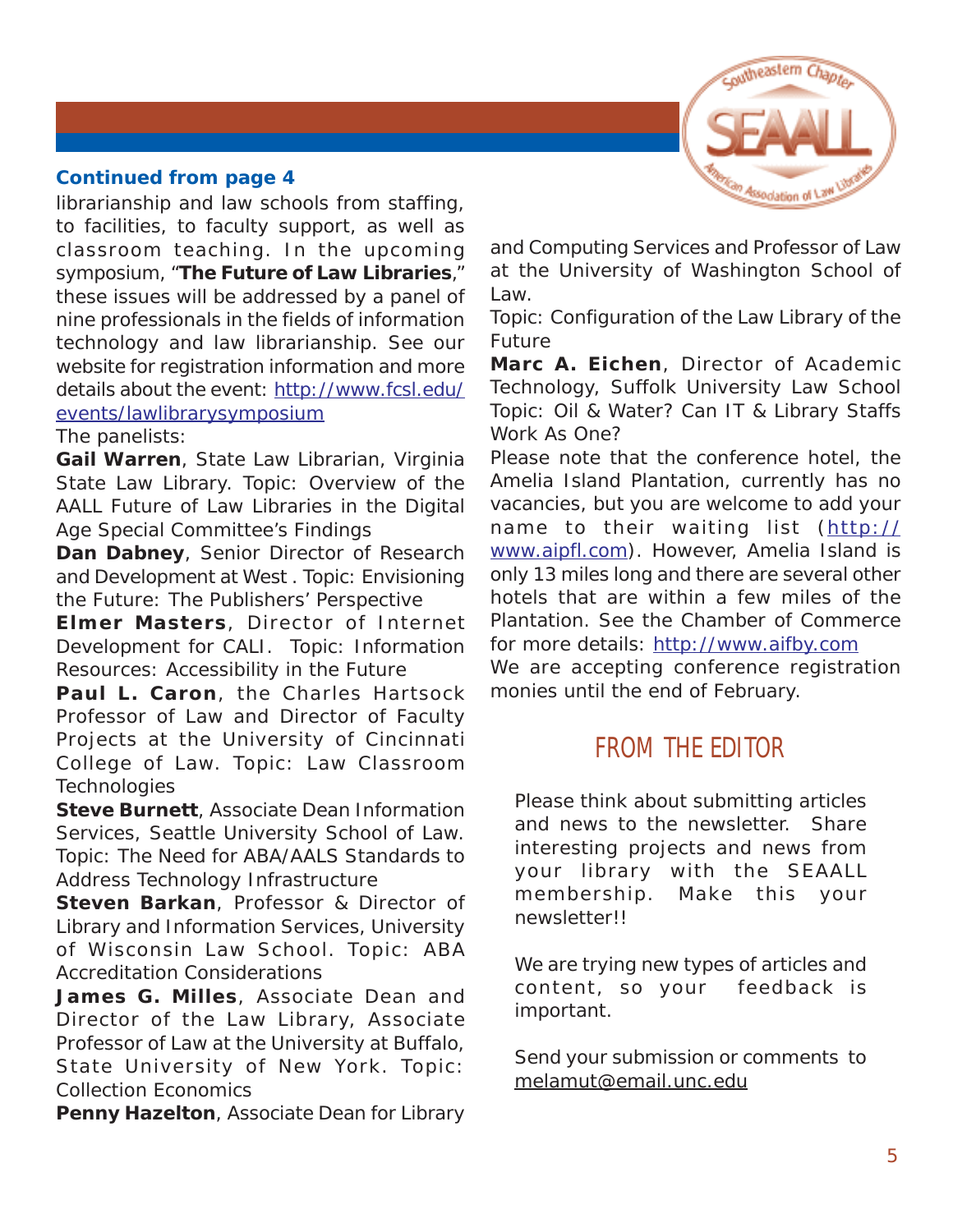

# <span id="page-5-0"></span>**A SEAALL Special Guest at San Antonio by Georgia D. Chadwick**

**Things are Bigger in Texas by Monica M. Ortale**

The AALL Chapter VIP program offers an opportunity for chapters to invite a special guest from the legal, governmental or information communities to participate in an AALL Annual Meeting to learn about our activities and our work.



This year SEAALL will sponsor **Dr. Beth Paskoff** who is dean of the Louisiana State University School of Library and Information Science. Dr. Paskoff recieved a BS from SUNY-Stony Brook, her MLS from SUNY-Albany, a MLA from Johns Hopkins University and a PhD from Florida State University. She has been active in the Special Libraries Association, the Medical Library Association and the Louisiana Library Association.

She says she is very excited about attending the AALL Annual Meeting in San Antonio and looks forward to meeting SEAALL members. Many students in her special libraries class have become law librarians. She is also interested in law libraries because her daughter is a second year law student at Columbia Law School in New York City.

"Things are Bigger in Texas!" Just take a look at the giant sized boots outside North Star Mall. A tribute to just two of my not so secret vices, shopping and



shoes! San Antonio has fabulous shopping, and La Villita is next to the Hilton, a complex of 27 restored buildings on the site of a Coahuiltecan Indian Village. Each building showcases various artists. There's painting, jewelry, pottery and beautiful weavings, all unique to the region.

Just a short trolley ride down Commerce St. is El Mercado, a veritable warehouse of pottery, and then there's the farmer's market. If you don't get enough to eat browsing the stalls, then head to the restaurants. La Margarita is my favorite, and I can picture it now as the colorful waiter carries the sizzling fajitas platter, the steam streaming behind and, oh, the aroma!

But, for those with a car, head north on I-35 for about 30 minutes and be prepared to visit the mecca of all shopping. The factory outlet stores of San Marcos, hundreds of them, too many to mention, but definitely worth the

**Continued on page 7**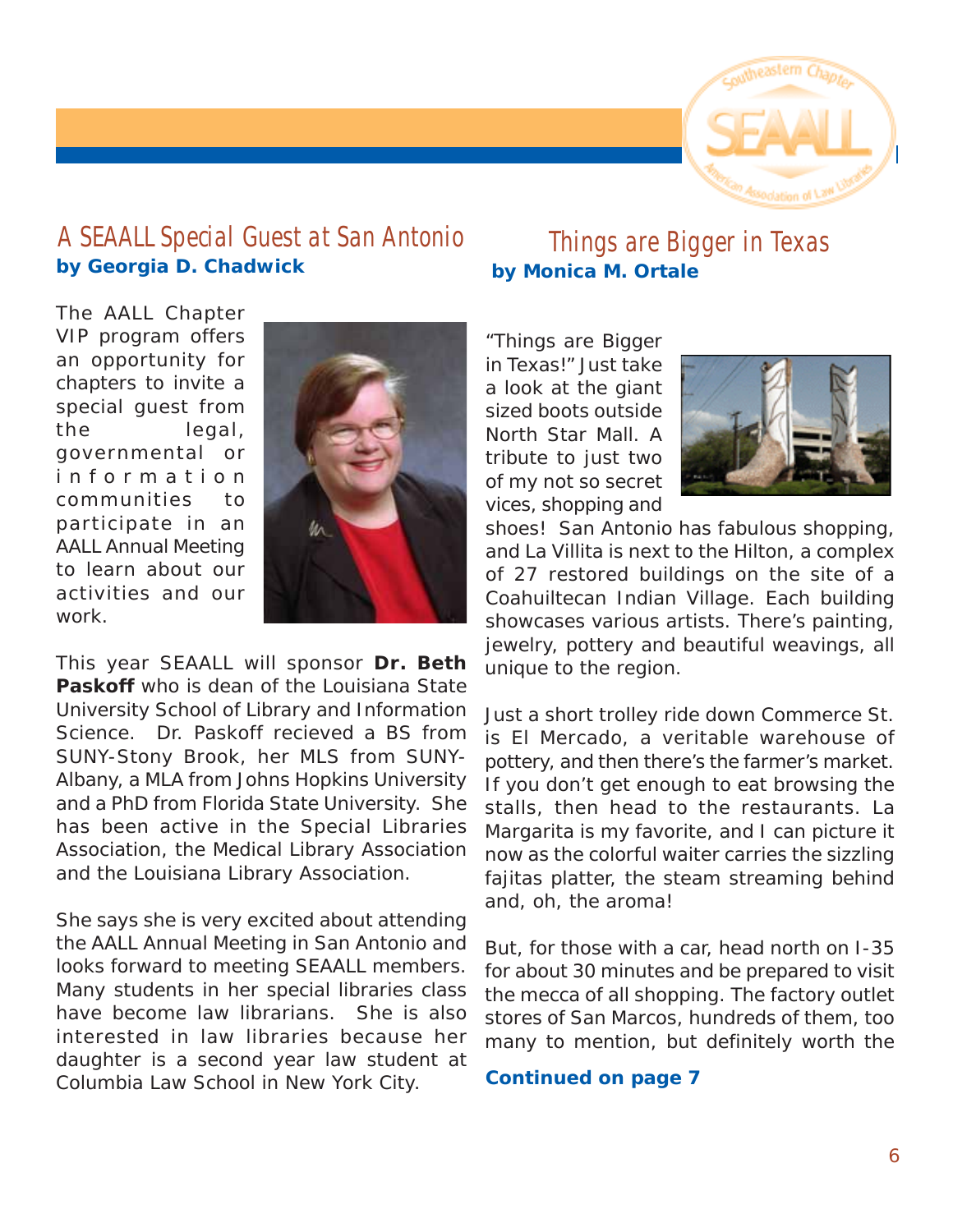#### <span id="page-6-0"></span>**Continued from page 6**

trip when you consider the savings.

Ah, but I digress. For those who love shopping for footwear, there are marvelous bootmakers. Try Lucchese, hand made bootmakers since 1883, or Crazy Horse custom boots, both in San Antonio.

For me, shoes are everything, and the factory outlet shoe stores are an option. But, if you want something closer to the convention center, then Dillards & the shops in RiverCenter have a wonderful assortment. When all are tried on and bought, there's nothing like relaxing at a table on the Riverwalk level, watching the tourists and the riverboats, sipping a Starbucks coffee, knowing that the bags surrounding you are full of shoes just waiting for the right occasion, like, the General Business meeting.

#### **July 16-20, 2005 AALL comes to San Antonio, Texas!**

#### <http://www.aallnet.org/events/>



# **Supporting New Professionals: the AALL Annual Meeting Grants by Paddy Satzer, AALL Grants Committee Chair**

The AALL Grants Program provides financial assistance to law librarians or graduate students who hold promise of future involvement in AALL and the law library profession. Funds are provided by vendors, AALL, and AALL individual members. Grants are awarded to cover the Annual Meeting registration fee or the registration fee for workshops presented at the Annual Meeting. Preference is given to applicants who are new to the profession and active in AALL or one of its chapters.



The AALL Grants Program began in 1952 and is one of the oldest and most successful AALL programs. More than 1,000 librarians have received funding to assist them in attending AALL educational activities. Many of those recipients are leaders in the profession today. For additional information, check out the application on the Association's web site. [http://www.aallnet.org/committee/grants/](http://www.aallnet.org/committee/grants/grants.asp) [grants.asp](http://www.aallnet.org/committee/grants/grants.asp)

#### **Continued on page 8**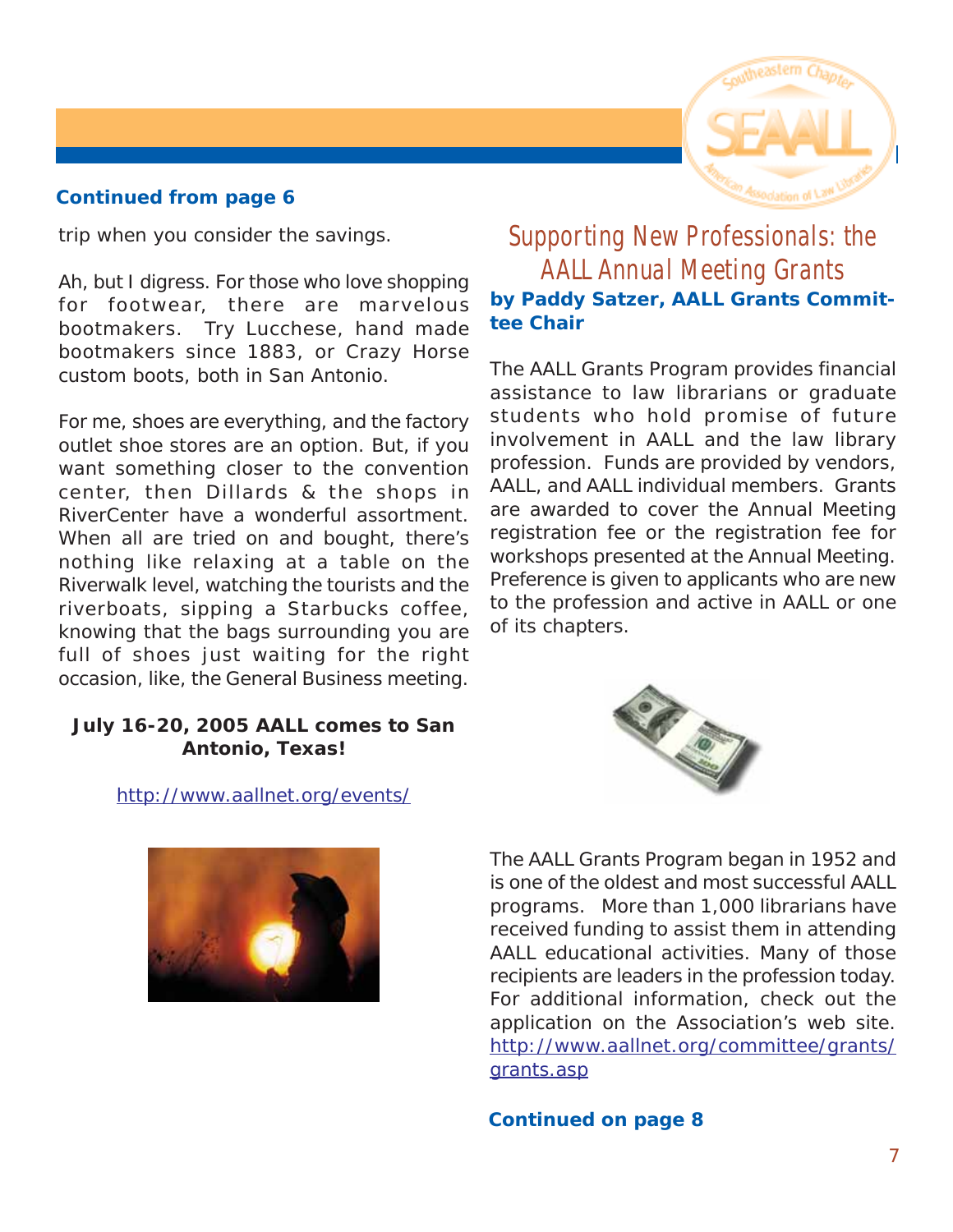

#### <span id="page-7-0"></span>**Continued from page 7**

In 2001, the Minority Leadership Development Award was created to assure that AALL's leadership remains vital, relevant and representative of the Association's diverse membership. The Award provides up to \$1,500.00 toward the cost of attending the Annual Meeting, an experienced AALL leader to serve as the recipient's mentor, and an opportunity to serve on an AALL committee during the year following the monetary award. For additional information, check out the application on the Association's web site. http://www [.aallnet.org/about/](http://www.aallnet.org/about/award_mlda.asp) [award\\_mlda.asp](http://www.aallnet.org/about/award_mlda.asp)

contest may be taken any time from April 10 – 16. We suggest you try to capture images from your workplace at different times of the day, at library events, or even

at local chapter business meetings. Use whatever photographic equipment you have from digital cameras to 35mm.



Color as well as black and white images may be submitted, and professional photographic



skills are not required. Submit as many photos as you like. Winners will be recognized on AALLNET and in a special issue of AALL Spectrum. Prizes for

the best photographs will be awarded at the 2006 Centennial meeting in St. Louis.

Complete rules about the contest and details

about how to submit your photos – on the AALL website or by mail – will be announced soon. So, mark your calendars, get out your cameras, and join



5,000+ AALL members capturing a piece of law library history in April. Lights, camera, action! We want your photos!

## **So, You Want To Be in Pictures… by Sue Burch, AALL PR Committee**

Now's your chance! The AALL Public Relations Committee is sponsoring A Day in the Life of the AALL Community photo contest during National Library Week, April 10-16. The purposes of the contest are



many – documenting a work day; providing a behind the scenes look at our profession; supplying photos for use in AALL Spectrum, on AALLNET and in AALL brochures; and also creating a legacy for future generations.

The contest is open to all AALL members, and photographs for this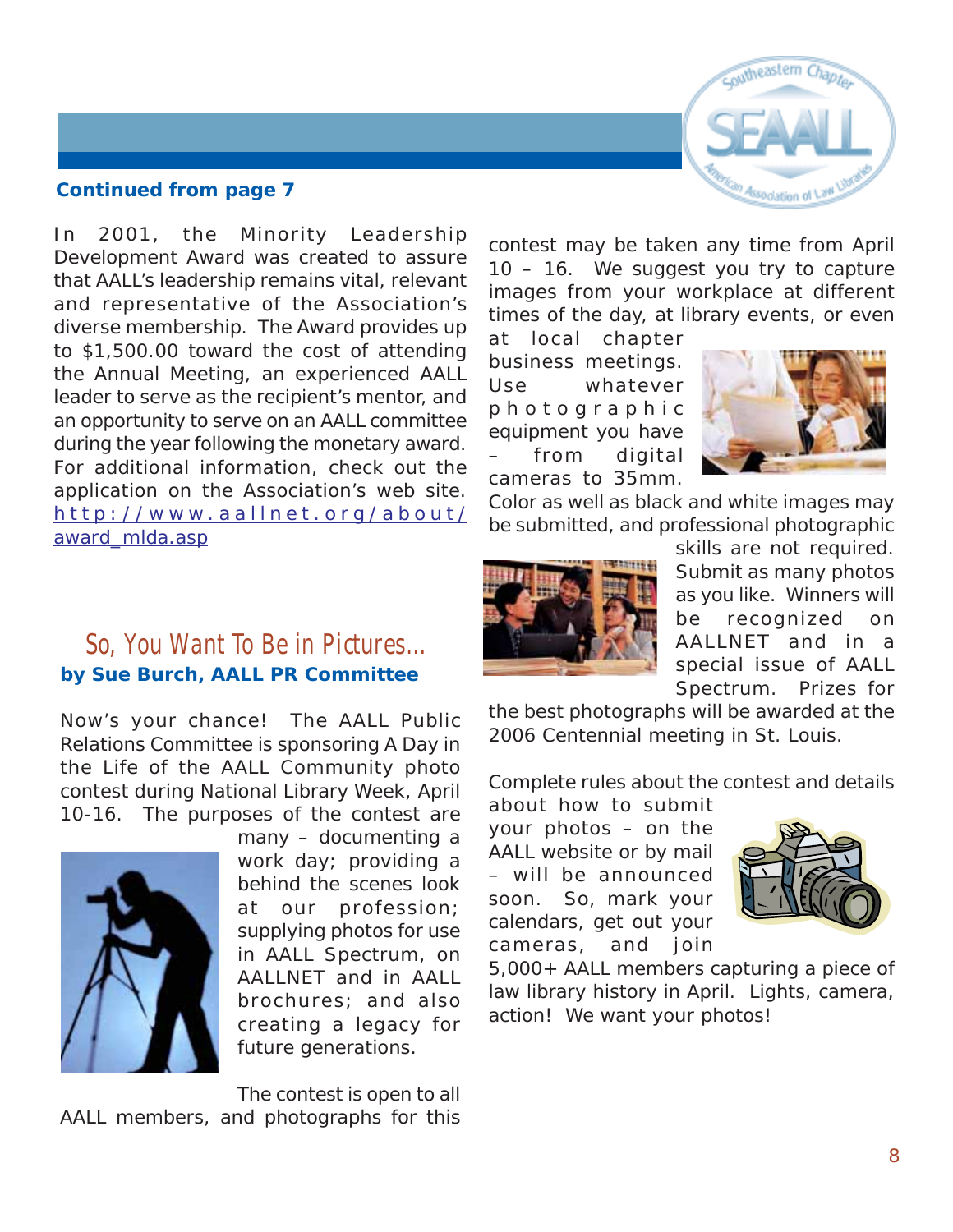

## <span id="page-8-0"></span>**There's no place like Alabama in April! by Tim Lewis, Chair of the Local Arrangements Committee**

Azaleas and dogwoods in bloom, the sound of law librarians busy teaching and learning….well, not every year, but this year, Montgomery, Alabama, will, for the first time, be alive with law librarians, enjoying the warm, spring



season that makes Montgomery such a special place to live, work, and visit.

The SEAALL Program Committee has put together an outstanding array of educational programs. The meeting will start with the traditional SEAALL Institute on Thursday, April 14, 2005. This year's Institute is "Writing for Law Librarians."

On Friday morning, our keynote speaker, nationally-known civil rights attorney, Morris Dees, co-founder of the Southern Poverty Law Center and author of A Season for Justice will speak to us about his long career in the civil rights movement. The Southern Poverty Law Center was recently nominated for an Academy Award for its documentary, "Mighty Times, The Children's March."

Montgomery is a city with a unique history.

As the birthplace of both the Civil Rights Movement and the Confederacy it is filled with historic sites from both eras. The Local Arrangements Committee has planned some wonderful social activities to compliment the great educational programs.

 The fun will start Wednesday night for those who come early with a trip to Riverfront Stadium to see Montgomery's Class AA baseball team, the Biscuits, play the Tennessee Smokies.

On Thursday night, the traditional Opening Reception will be held at the Capital City Club overlooking downtown Montgomery.



We will wind up the social part of the meeting with a reception at Montgomery's Museum of Fine Arts followed by a trip to the Alabama Shakespeare Festival to see Arthur Miller's play, "All my Sons"

The officers of the SEAALL Executive Board, the Program Committee and the Local Arrangements Committee invite you down for some Deep South hospitality in Montgomery, Alabama, Thursday, April 14 – Saturday, April 16, 2005, for the 2005 Annual Meeting, "A Season for Law Libraries." For more information, see the [SEAALL web site.](http://www.aallnet.org/chapter/seaall/meeting/index.htm)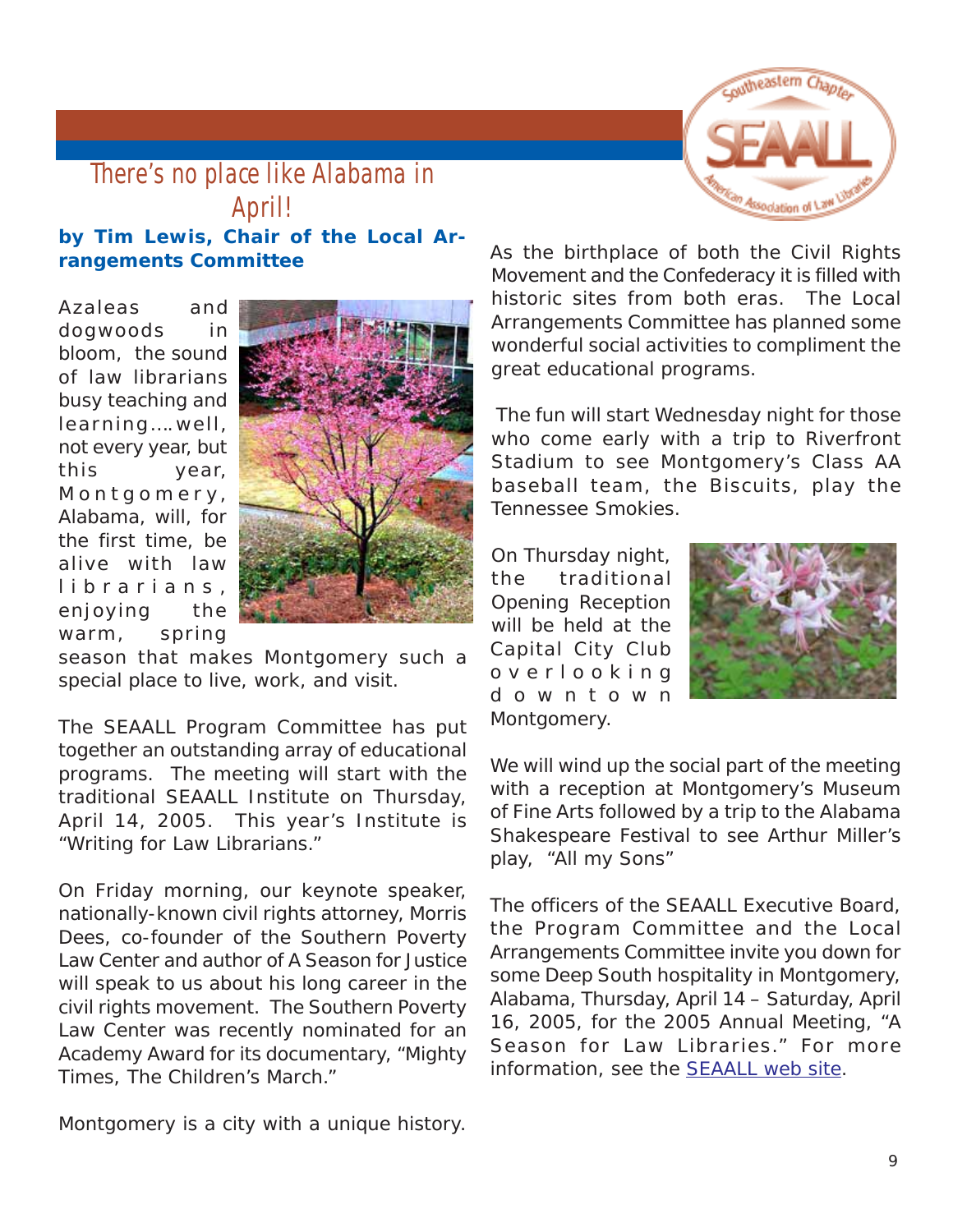

# <span id="page-9-0"></span>**Laying A Sound Foundation by Scott DeLeve, photos by Jimmy Pitts**

The Law Library at the University of Mississippi was recarpeted over Christmas break. Our Library has approximately 35,000 square feet, and comprises the second, fourth, and half of the third floors of the Lamar Law Center at Ole Miss.

The bid process was completed in mid-October, which gave us about six weeks to plan and implement the project.



#### **Planning**

Committee members included Law Library Director **Kris Gilliland**, our Head of Technical Services (**Julie Davis**), our circulation staff (**Jimmy Pitts** and **David Hargrove**), the library's administrative assistant (**Brenetta Pittman**), and me. With the size of the project and the limited amount of time we had, we knew that we had to plan thoroughly, and get the entire staff involved.

As the first step in formulating a plan, we drew up a list of specific tasks we would have to accomplish. We knew that the carpeters would move tables, carrels, movable bookcases, filing cabinets, and desks. Computers would be covered in plastic and put on the desks. Other than that, the rest was up to us; we would have to clear all flat surfaces, remove all the books from any movable bookcases, and find a place to temporarily put all the chairs, books from movable bookcases, and other materials we wanted out of the way of the carpeters.

Oh yeah – we also had to wrap all the stacks in plastic (Visiqueen). This is because, according to the carpet vendor, fully half the weight of the carpet being removed was dirt, and there would be a huge amount of dust kicked up in the removal

Once our objectives were clear, crafting a plan became a matter of addressing specific issues. These included devising a timetable, figuring out how to Visiqueen the stacks, and figuring out what to do with the chairs and books being removed from our offices and the movable bookshelves. Finally, who was going to do all this stuff?

#### **Timetable**

The primary timing issue was this: law school finals continued through December 17th, and the vendor wanted to start the carpeting work on December 18th, which meant that the tasks we'd identified had to be done while students were using the library to study for finals. We decided that, since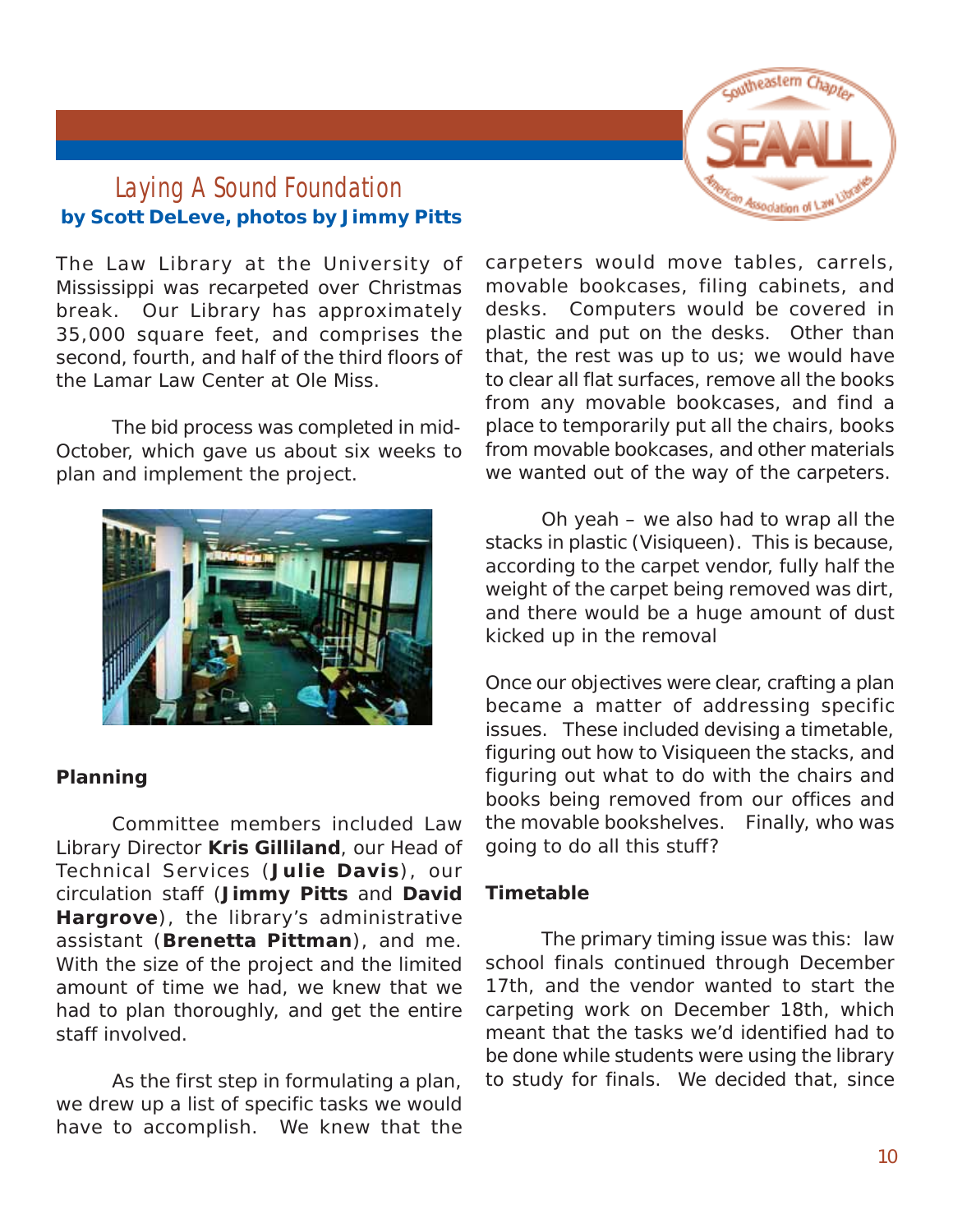

usage steadily declines during the two-week finals period, we could start shutting down at noon on Thursday the 16th without causing more than minor inconvenience. We also decided that we would close the library to the public the week of January 3rd through January 7th to restore order after the carpeters were done and be ready to open January 9th, the day before spring semester started.

#### **Visiqueen**

Since none of us had ever dreamt of covering the stacks with plastic wrap before, this required some thought. How should we do it, and how much plastic would we need were the two major questions needing answers.



As far as methodology, one way to do it would be to throw a sheet of plastic over the top of the stacks to reach the floor on both sides (like a tent), and then tape the bottoms with duct tape. The problem with

this method is that it requires individually sizing several sheets of plastic to fit over each stack. This gets a little time-intensive.

Another way – the way we chose to do it – is to wrap the plastic around the stacks like a skirt, then tape it together and fold it over the top. The advantage to this method is that only one piece of plastic is cut for each stack.

Once we had decided in our ideal world how we'd like to wrap the stacks, we had to see if the real world offered Visiqueen in the size we needed it. We went to Home Depot and discovered that they sell rolls that are 9 feet wide and 400 feet long. As it turned out, this was the perfect size (our stacks are 7 feet tall). We also talked to a Home Depot employee and told him what we were doing. He said we'd need plastic that was three or four mils thick. I'm not sure how big a mil is, but the 9x400-foot roll was 3.5 mils thick. From there it was a matter of measuring the stacks to determine how much Visiqueen to buy. We ended up buying 14 rolls (a little over a mile).

#### **Temporary Storage**

Although we had to address this to properly plan, it was not a difficult issue to resolve. We have a 40x80-foot enclosed area that we use for classes and special events that was not being carpeted; anything that needed to be kept completely out of the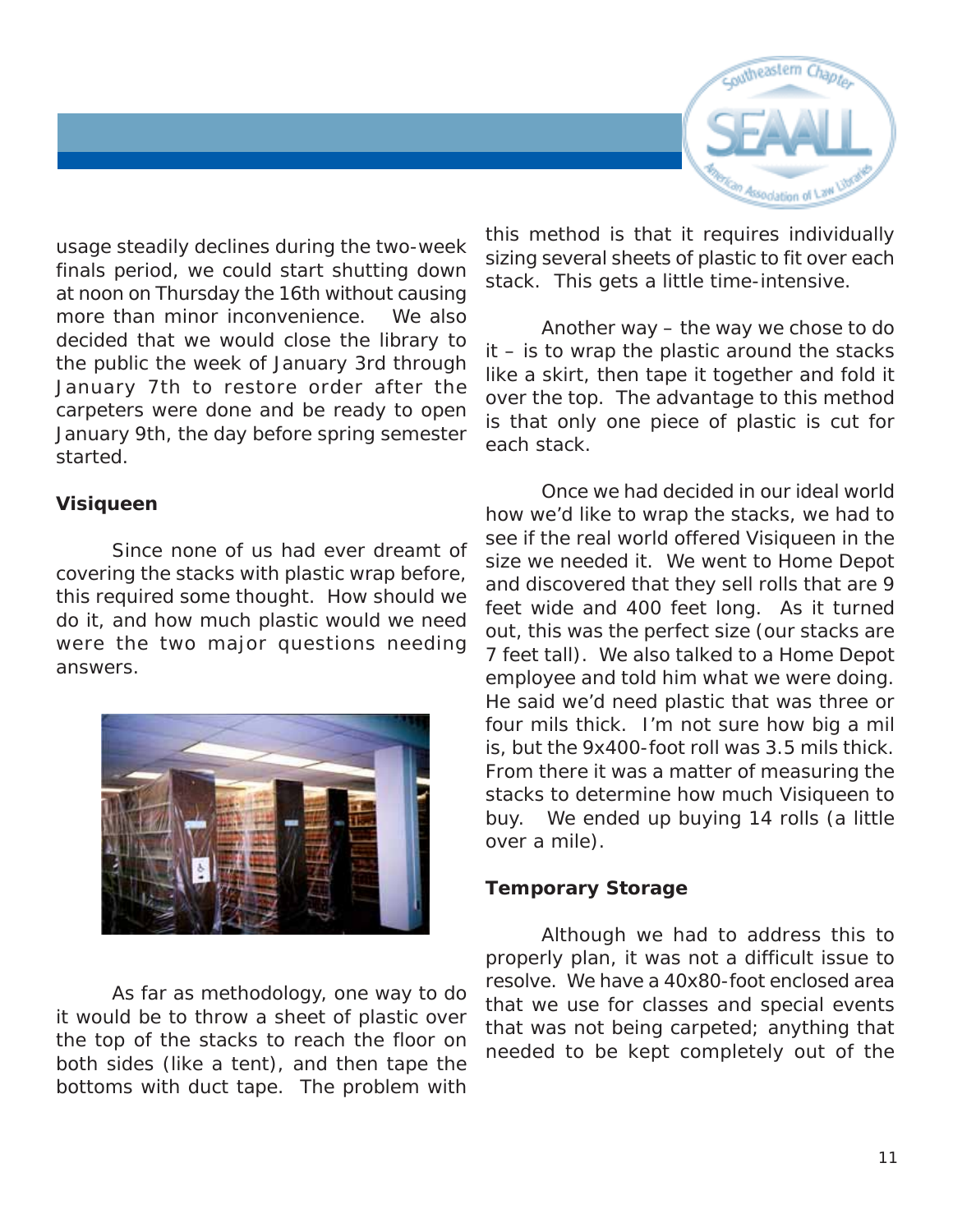

carpeters' way was put there.

#### **People Power**

We are fortunate in that our entire staff works well together and everyone is willing to pitch in when needed. (The entire staff had input into which carpet pattern was selected.) Also, our student employees are conscientious and interested; of course, several of them needed extra money for Christmas and were willing to work extra hours.

Our final action plan was this: We would shut Innovative down at 1 p.m. on Thursday the 16th. Technical services staff would prepare their offices (i.e. clear their desks, put plastic bags over their computers, etc.), and then be ready to wrap stacks on Friday morning. Public services staff would do the same, as well as prepare the computer labs (primarily disconnecting and bagging the computers). Jimmy and David would turn out as much student labor as they could before the shutdown to wrap the stacks in areas where students weren't studying.

#### **How Did It Work Out?**

The short answer is great. The participation of the student employees allowed us to wrap the government documents stacks on Wednesday evening, and the rest of the second floor and half the third floor on Thursday evening. This meant that Friday morning all we had to do was

finish up the third floor and wrap the fourth floor. This was all complete by 11 a.m. The Director bought pizza, and by 1:30 we were on our way home for a well-deserved holiday.

After the break, we again exceeded our own expectations. Technical services was up and running by noon on Tuesday, January 4th (the day we got back), and the rest of the library was functional by noon on Friday, January 7th.

Deviations from the plan were few, and primarily occurred because we finished phases faster than we had anticipated, and were able to move our timetable ahead. This was largely the result of the efforts of our student employees. Also, the carpeters weren't finished by January 3rd, the original



date set for us to return to work. Most of us were able to adjust to taking an extra day off.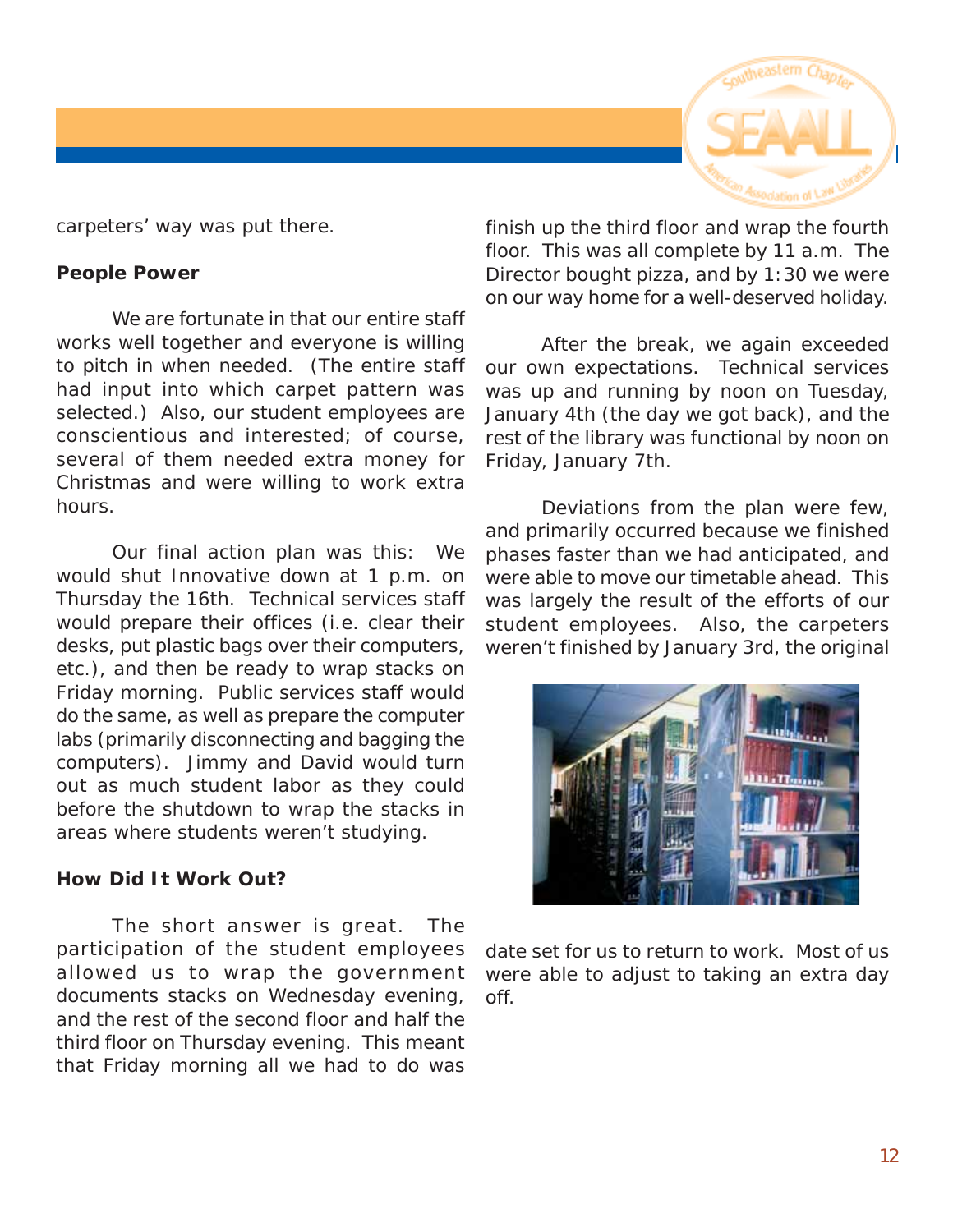

#### **What Did We Learn?**

The most important key to pulling this off was learning early on exactly what tasks we would need to accomplish, and what would be taken care of by the carpeters. The carpeters did an impressive amount of work, in terms of moving furniture and boxes of books and materials from everyone's office. If you're doing this in your library, you should clarify exactly what the vendors will do. This was done in the bid process in our case.



Secondly, we used carpet tiles rather than rolled carpet. This will allow us in the future to replace individual parts of the carpet if it becomes damaged. We ordered extra tiles (and the glue that sticks them to the floor) equal to 10% of the carpet area in the library.

Third, we pre-measured and pre-cut lengths of plastic for each individual stack. Our stacks range in circumference from 15'

to 55', and there are 115 of them. If we had stopped, measured and cut plastic for each stack as we got to it we would probably still be working on it.



Finally, the most important part of any project is the people, and this one was no exception. Our student employees came through like gangbusters (it didn't hurt that one of them is 6'5'' and easily able to reach over the top of the stacks). Our staff is awesome and should be recognized: In addition to the committee members named above, our Assistant Director is **Christopher Noe**, our Public Services librarians are **Lynn Murray** and **Macey Edmondson**, our Cataloging librarian is **Eugenia Minor**, and our Technical Services staff is **Pat Cregar**, **Sharon Fenger**, **Allison Lester**, and **LaVern Jones**.

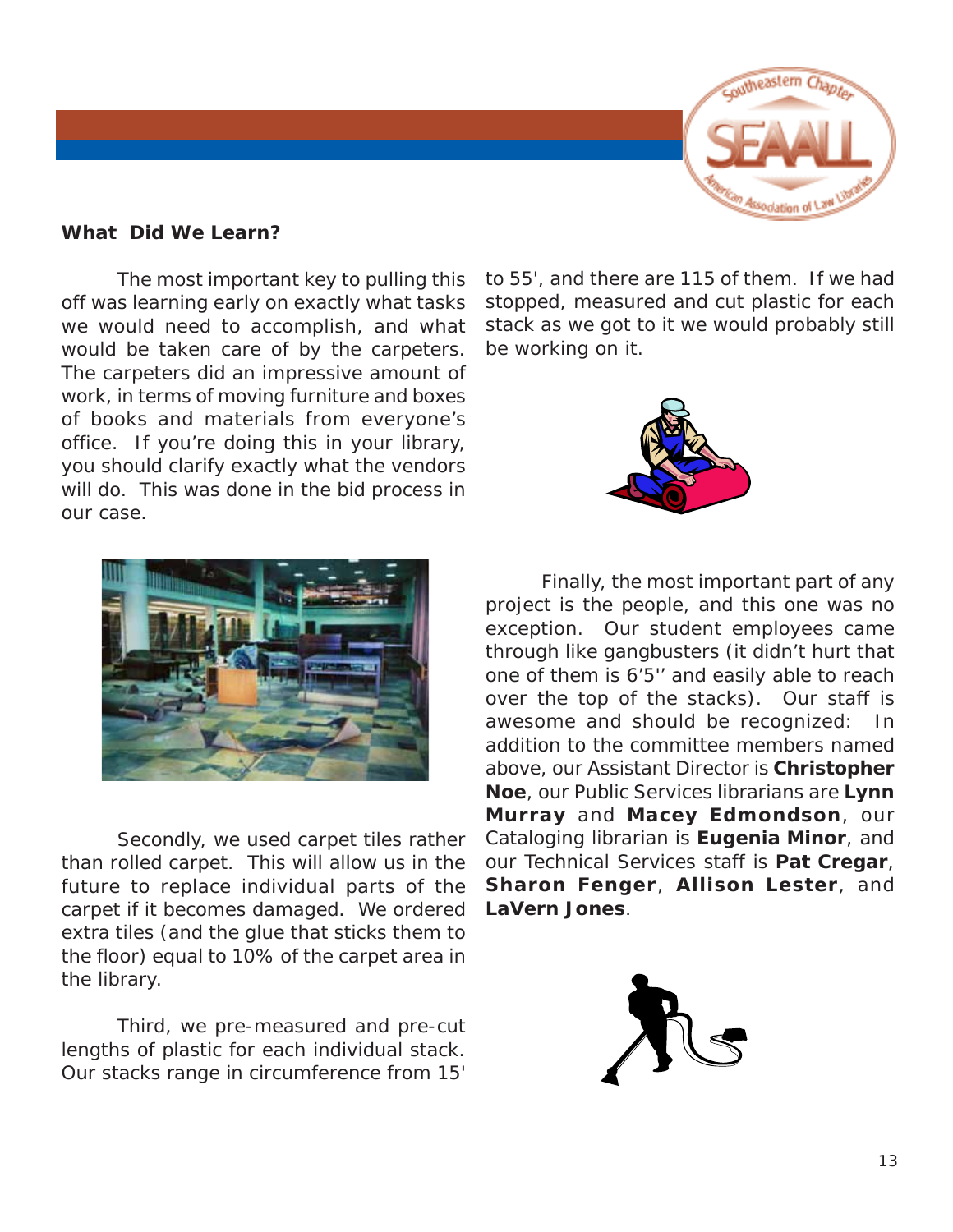# **SEAALL FINANCIAL STATEMENT**

#### **APRIL 2004-JANUARY 2005**

<span id="page-13-0"></span>

| <b>OPENING BALANCE</b>                          | 77,136.92   |
|-------------------------------------------------|-------------|
| <b>RECEIPTS</b>                                 |             |
| 2004 SEAALL Annual Meeting Registration         | 1,870.00    |
| 2004 SEAALL Annual Meeting Sponsorship          | 4,500.00    |
| Membership Fee (2004-05)                        | 10,510.00   |
|                                                 |             |
| <b>Total Receipts</b>                           | 16,880.00   |
| <b>Working Balance</b>                          | 94,016.92   |
| <b>EXPENSES</b>                                 |             |
| Jamestown Trip                                  | 31.50       |
| Koozies (Action Specialists)                    | 214.30      |
| Flowers (Virginia Museum of Fine Arts)          | 559.00      |
| Speaker's expenses (4)                          | 1,128.91    |
| Supplies for annual meeting                     | 184.16      |
| <b>SEAALL Award (Plaque)</b>                    | 139.92      |
| Opening Reception (Sun Trust Building)          | 3,360.00    |
| Dinner & Reception (Virginia Museum)            | 11,500.34   |
| Reimbursement (Gifts)                           | 164.29      |
| Nova Southeastern U (Refund - Registration fee) | 155.00      |
| <b>SEAALL Ballots</b>                           | 289.01      |
| Florida Dept of State (Non-Profit Corp)         | 61.25       |
| Jamestown refund                                | 70.00       |
| James River Bus (Additional payment)            | 10.50       |
| Photocopying                                    | 290.31      |
| Omni Richmond Hotel                             | 18,655.00   |
| Tax preparation: Income tax                     | 350.00      |
| <b>AALL 2004 Annual Meeting Reception</b>       | 1,538.15    |
| Embassy Suites Hotel (Deposit- Montgomery, Al.) | 1,000.00    |
| <b>Total Expenses</b>                           | \$39,701.64 |
| <b>CLOSING BALANCE</b>                          | \$54,315.28 |
| <b>Bank of America CD</b>                       | \$3,322.79  |
| <b>Fidelity Investment</b>                      | \$5,448.84  |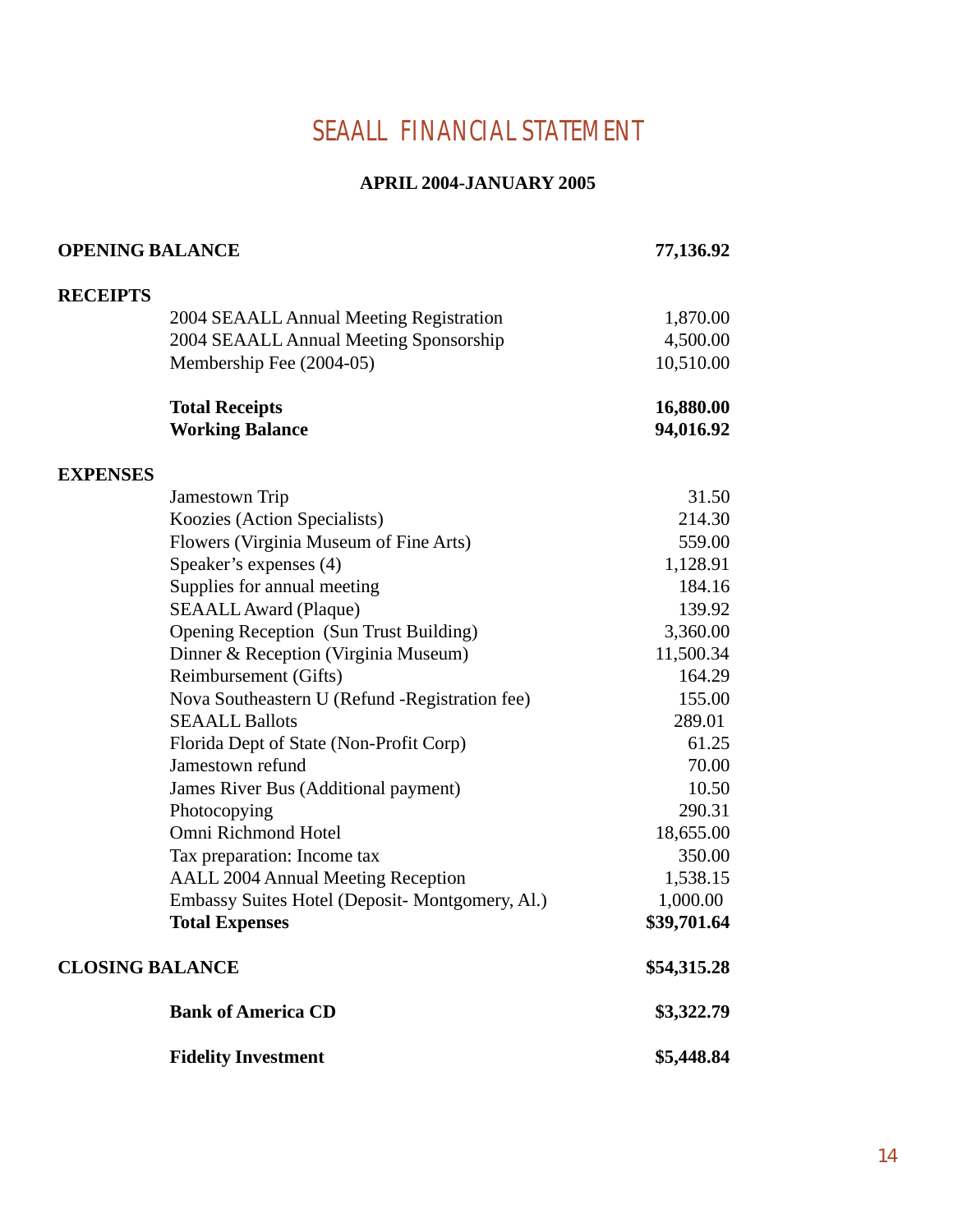

# **SEAALL Is You!**

<span id="page-14-0"></span>Are you satisfied with what SEAALL has done for you and your library so far? Do you wish for more? Do you see things in need of change in SEAALL? A volunteer organization such as ours is only as good as the efforts put forth by those in it. SEAALL has a long and honorable reputation for being an AALL Chapter with an abundance of intelligent and professionally active members. That reputation can be darn tough to maintain unless motivated people continue to make room in their busy lives to serve on and lead the committees that make things happen in SEAALL.

So what's in it for you? At the annual meeting, while the educational programs may help you in your work, it's difficult to make long lasting connections with other librarians in all the other types and sizes of law libraries. Just a waved "hi" or a quick "glad to meet you" while running off to sessions, events, and buffet tables doesn't help you to really "network." In contrast, in committees you become more acquainted with other librarians by working with them through a whole year or more, rather than just sitting with them at a breakfast or reception table for an hour or two. Why should this matter? Finding and giving information is our stock in trade. Knowing whom to ask can be just as important as what to search. Your network of outside colleagues can be a job saver (or finder). In addition, if you find yourself on a career plateau, committee work can give you the stimulus, challenge, or contacts you may need.

Please fill out the committee volunteer form as soon as you can. I hope to begin to assemble new committees before the 2005 annual meeting to enable the old committee members better to pass on their knowledge and documentation at that meeting to the new members.

**Pam Deemer**, V-P/Pres. Elect, SEAALL Assistant Law Librarian, Cataloging & Acquisitions Services Emory University Hugh F. MacMillan Law Library 1301 Clifton Road Atlanta, GA 30322-2780 Phone: (404) 727-0850 [Email: libped@law.emory.edu](mailto:libped@law.emory.edu)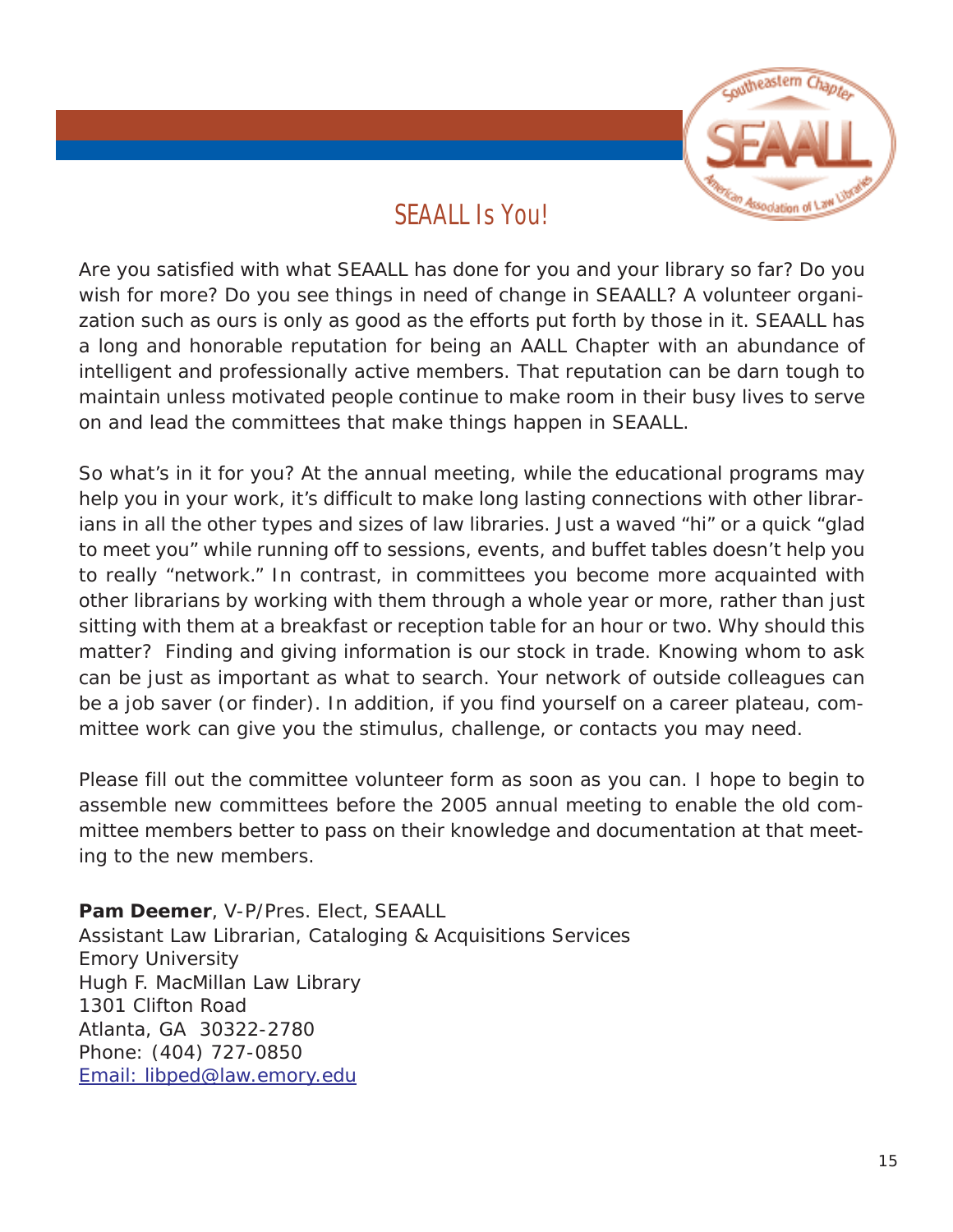## **SEAALL Committee Volunteer Sheet**

| Name    |              |  |
|---------|--------------|--|
| Address |              |  |
| Tel.    | Email<br>- 1 |  |

\_\_\_**Articles and Bylaws:** Reviews and revises Chapter articles of incorporation as directed by the Executive Committee.

\_\_\_**Education**: Responsible for the development of publications for the benefit of the Chapter's members; also, responsible for developing SEAALL program proposals for the AALL annual meeting. (2 year term)

**\_\_\_Government Relations**: Monitors legislative, regulatory and judicial developments that affect SEAALL, the practice of law librarianship or the creation and dissemination of information for the states in the southeast region of the U.S. This committee keeps the membership informed by print and electronic means. (2 year term)

Local Arrangements: For the SEAALL annual meeting, handles finding hotel and conference rooms, planning meals and events, mailing of registration packets, seeking out sponsors and exhibitors, advertising the meeting in print and online, taking in registrations, and providing the final program schedule, name tags, program evaluation sheets and transportation to events not in the meeting venue. (Chair?)

\_\_\_**Membership:** Promotes chapter membership and vitality within the region, maintains and distributes a biannual membership directory and coordinates activities for new members, retiring members and the organization. (2 year term)

\_\_\_**Newsletter and Public Relations**: Responsible for the publication of the "Southeastern Law Librarian" four times a year. (2 year term)

\_\_\_**Nominations**: Finds candidates to run for the SEAALL Executive Board offices of Vice-President/President Elect, Secretary, Treasurer, and Members-at-Large. (Chair?\_\_\_)

\_\_\_**Placement**: Communicates the availability of new positions in the southeast; also, responds to potential employers with information about SEAALL members who are interested in new employment opportunities. (2 year term)

\_\_\_**Program**: Plans and implements the educational programs and institute for the chapter's annual meeting.

**Scholarship**: Publicizes, manages and awards the annual Lucile Elliott scholarships. (2 year term)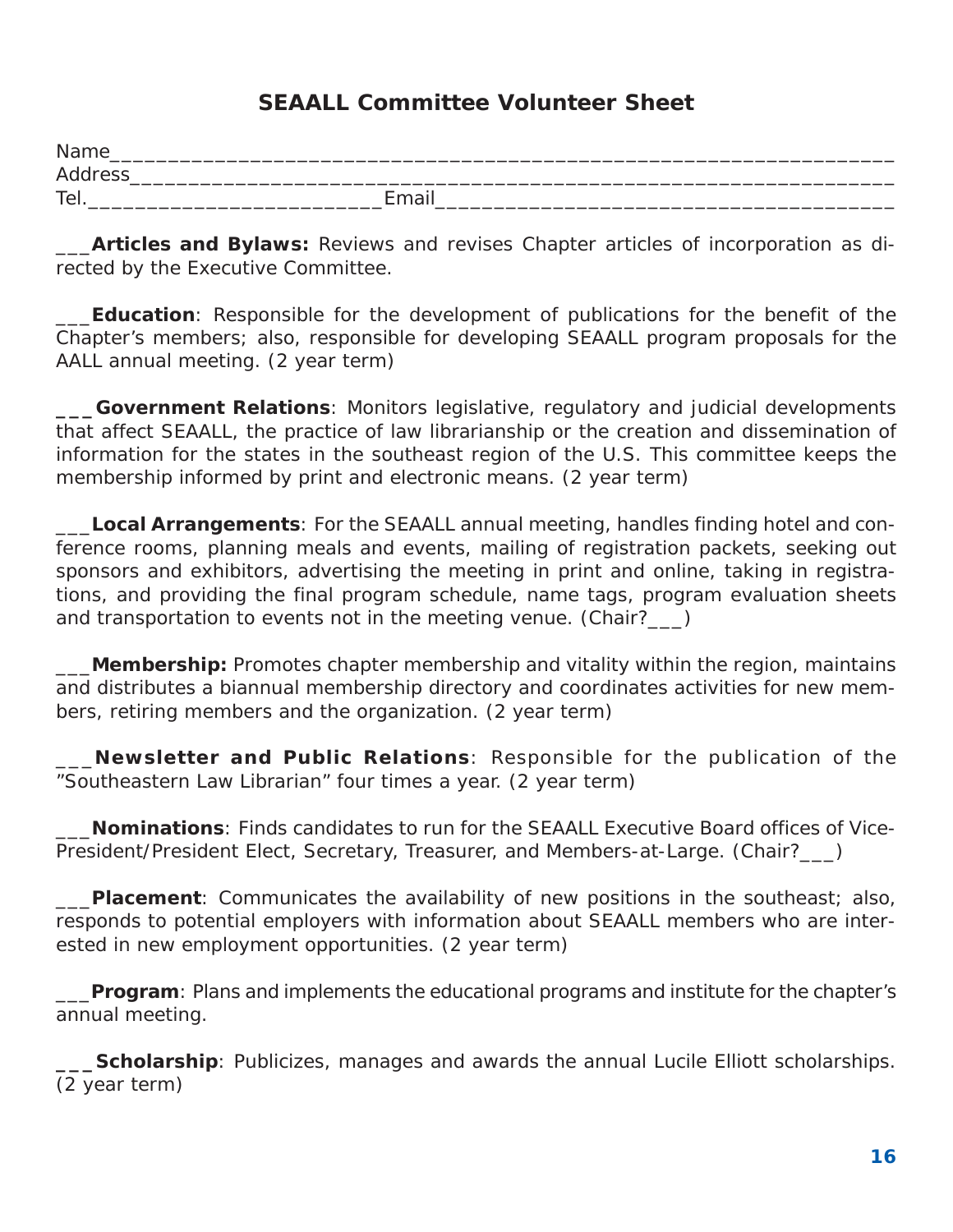# <span id="page-16-0"></span>**SEAALL COMMITTEES 2004-2005**

#### **Articles and Bylaws**

**Nancy Johnson** (Georgia State University), Chair **Tim Chinaris** (Appalachian School of Law) **Pam Deemer** (Emory University) **Catherine Lemann** (Law Library of Louisiana) **Nancy Miller** (University of South Carolina) **Michael Petit** (American University)

#### **Education and Publications**

**Terri Saye** (University of North Carolina), Chair **Ann-Marie Berti** (University of North

Carolina) **Marie Hamm** (Regents University)

**Patricia Kidd** (Howard University) **Julie Kimbrough** (University of North Carolina)

**Robyn Rebollo** (West Group) **Tracy Lynne Woodard** (Howard University)

#### **Government Relations**

**Rebekah Maxwell** (University of South Carolina), Chair **Russell Altman** (Nelson Mullins Riley & Scarborough, Columbia, SC) **Charlene Cain** (Louisiana State University) **Deborah Norwood** (George Washington University) **Emily Urban** (Vanderbilt University)

**Sally Wambold** (University of Richmond) **Colleen Williams** (Georgia State University)

#### **Local Arrangements**

**Tim Lewis** (Alabama Supreme Court & State Law Library), Chair

#### **Membership**

**Sue Kelleher** (Barry University), **Chair Marcia Baker** (Wake Forest University) **Carol Collins** (University of Tennessee) **Scott DeLeve** (University of Mississippi) **Deborah Jefferies** (North Carolina Central University) **Masako Patrum** (Wake Forest University) **Nancy Strohmeyer** (Barry University)

#### **Newsletter and Public Relations**

**Steve Melamut** (University of North Carolina), Chair **Karin Den Bleyker** (Mississippi College) **Nancy Fritz** (University of Kentucky) **Karen Nuckolls** (West Virginia University) **Michele Pope** (Loyola University) **Linda Sobey** (Florida A & M) **Dee Wood** (University of Kentucky) **Gary Yessin** (Florida A & M)